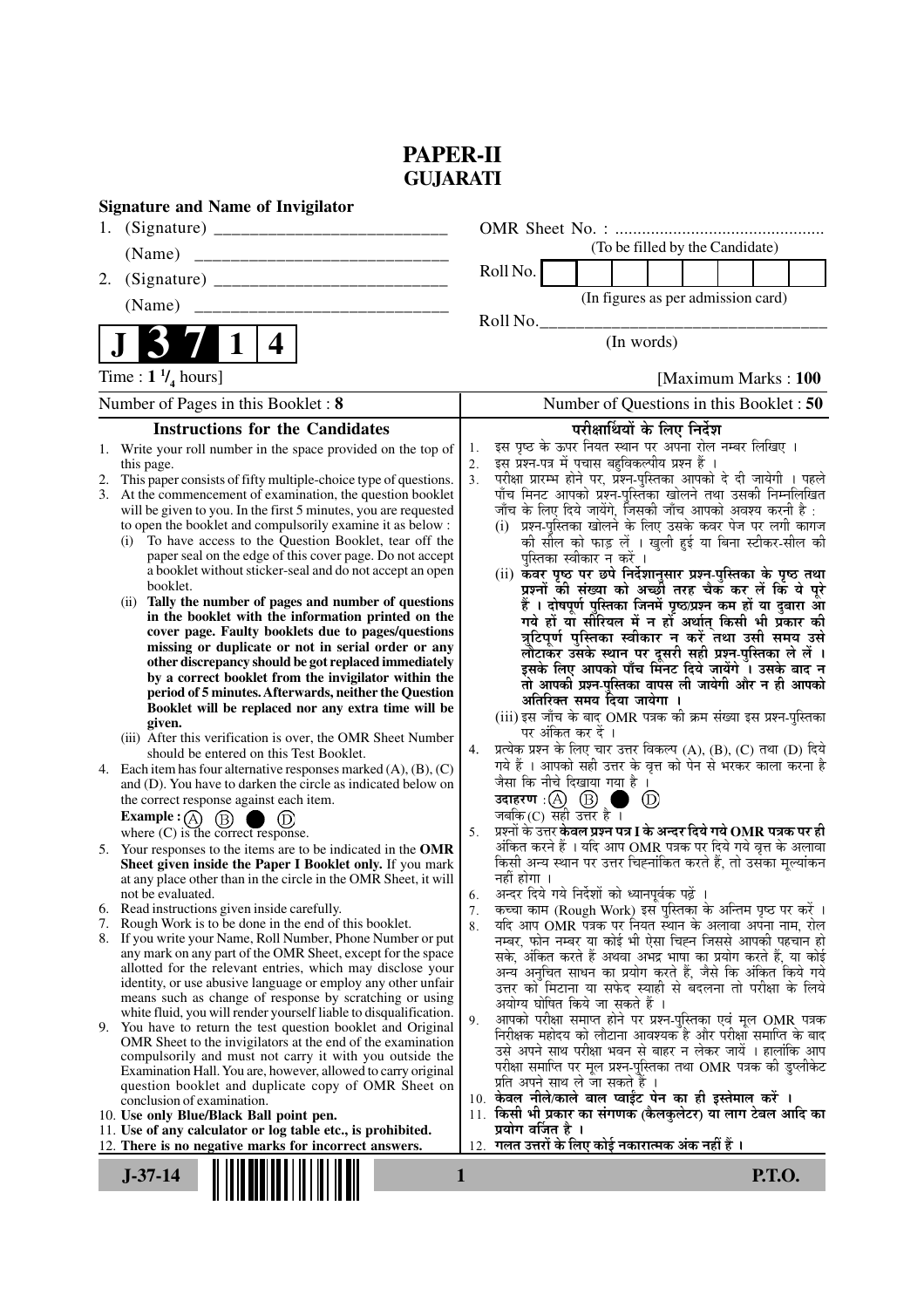## **GUJARATI**

## પ્રશ્નપત્ર – **II**

|                | <b>નોંધ :</b> આ પ્રશ્નપત્રમાં <b>પચાસ (50</b> ) બહુવિકલ્પી પ્રશ્નો છે. પ્રત્યેક પ્રશ્નના <b>બે (2</b> ) ગુણ છે. <b>બધા</b> પ્રશ્નો<br>ફરજિયાત છે. |                       |                                                                                                                                               |
|----------------|---------------------------------------------------------------------------------------------------------------------------------------------------|-----------------------|-----------------------------------------------------------------------------------------------------------------------------------------------|
| 1.             | <sub>ં</sub> તરંગવતી-તરંગલોલા'ના સર્જક કોણ છે ?<br>(A) જયશેખરસૂરિ<br>(B) વિનયચંદ્રસૂરિ<br>(C) માણિક્યચંદ્રસૂરિ<br>(D) પાદલિપ્તસૂરિ                | 6.                    | 'રાસ્ત ગોફ્તાર'ના તંત્રીનું નામ જણાવો.<br>(A) કેખુશરો કાબરાજી<br>હાજી મહમ્મદ શિવજી<br>(B)<br>$(C)$ ખબરદાર<br>(D) એસ્તેર ખીમચંદ                |
| 2.             | 'રસગંગાધર' ગ્રંથના રચનાકારનું નામ<br>જણાવો.<br>(A) આનંદવર્ધન<br>$(B)$ $\gamma$ $\nu$ $\nu$<br>(C) મમ્મટ<br>(D) અભિનવગુપ્ત                         | 7.                    | 'ગુજરાતી વિશ્વકોશ'ના મુખ્ય સંપાદકનું<br>નામ જણાવો.<br>(A) કુમારપાળ દેસાઈ<br>$(B)$ ચન્દ્રકાન્ત શેઠ<br>$(C)$ ધીરુભાઈ ઠાકર<br>$(D)$ લાભશંકર ઠાકર |
| 3.             | 'ઝરથોસ્તનામેહ' કયા સાહિત્યસ્વરૂપની<br>ક્રતિ છે ?<br>(A) રેખાચિત્ર<br>$(B)$ આત્મચરિત્ર<br>$(C)$ ચરિત્ર<br>(D) વ્યક્તિચિત્ર                         | 8.                    | નીચેનામાંથી પ્રિયકાન્ત<br>મણિયારનો<br>કાવ્યસંગ્રહ કર્યો છે ?<br>$(A)$ પ્રસૂન<br>(B) સંગતિ<br>(C) નમેલી સાંજ<br>(D) લીલેરો ઢાળ                 |
| 4.             | નીચેનામાંથી કુલમંડનગણિની કૃતિનું નામ<br>જણાવો.<br>(A) મુગ્ધાવબોધ ઔક્તિક<br>(B) આરાધના<br>$(C)$ ઉપદેશમાલા<br>(D) yedlaigaled                       | 9.                    | 'હિન્દ તત્ત્વજ્ઞાનનો ઈતિહાસ'ના લેખક<br>કોણ છે ?<br>(A) મોહનલાલ મહેતા<br>નર્મદાશંકર મહેતા<br>(B)<br>(C) યશોધર મહેતા<br>(D) રણજિતરામ મહેતા      |
| 5.<br>Paper-II | 'ધ ક્લાસિકલ પોએટ્સ ઓફ ગુજરાત'<br>કોનું પુસ્તક છે ?<br>(A) પ્રો. સંજાણા<br>(B) ગોવર્ધનરામ ત્રિપાઠી<br>(C) કૃ.મો. ઝવેરી<br>(D) ક.મા. મુનશી          | 10.<br>$\overline{2}$ | ચંદ્રાબહેન શ્રીમાળીના વાર્તાસંગ્રહનું નામ<br>જણાવો.<br>(A) ચકુનો વર<br>(B) કુંડાળામાં પગ<br>(C) કાંઠાનું જળ<br>(D) છીપ<br>$J-37-14$           |
|                |                                                                                                                                                   |                       |                                                                                                                                               |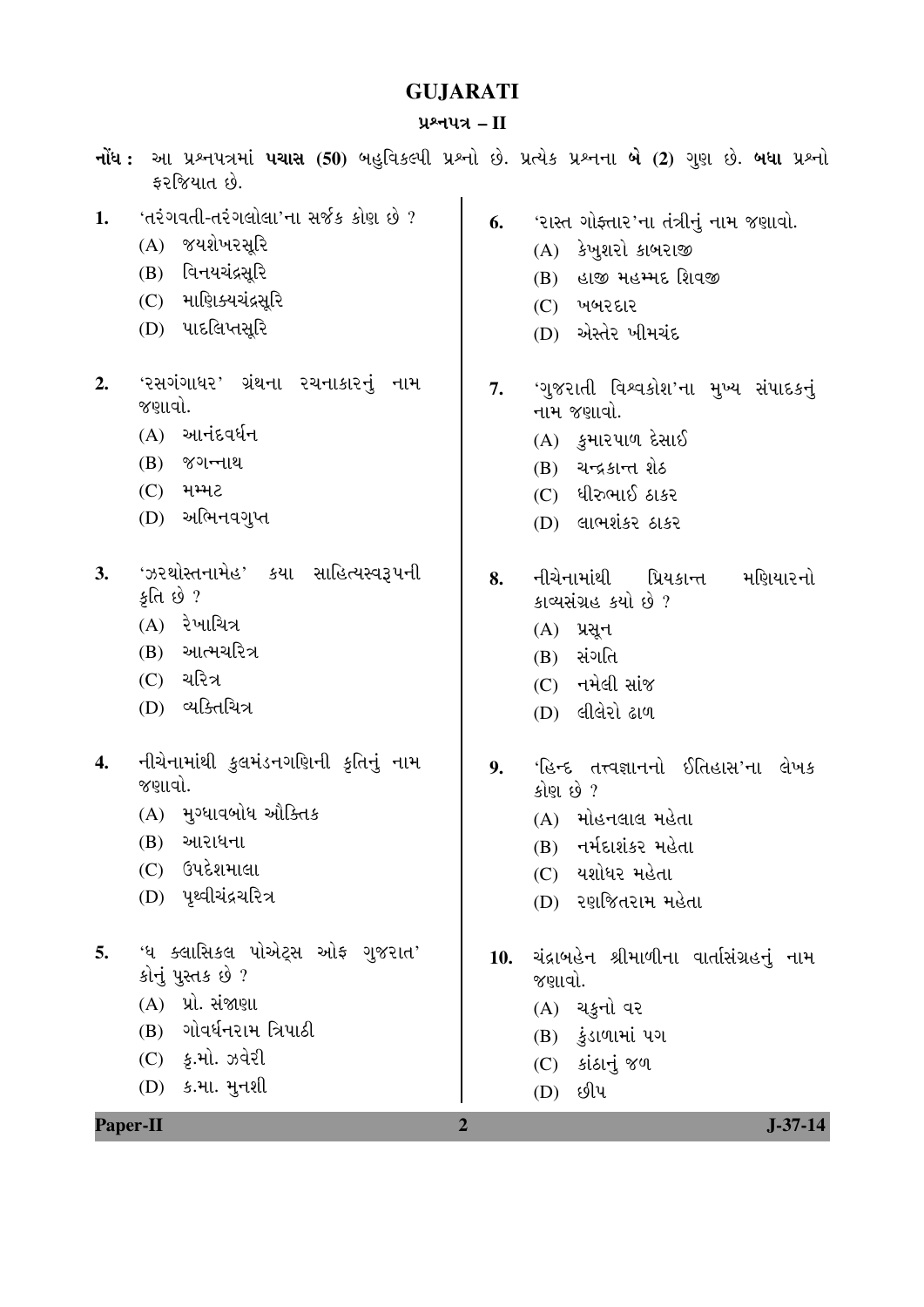| 11.           | નીચેનામાંથી બે ગાંધીયુગીન કવિઓના                       | <b>16.</b> |     | કાળાનુકમ પ્રમાણે ગોઠવો.   |     |                 |
|---------------|--------------------------------------------------------|------------|-----|---------------------------|-----|-----------------|
|               | નામ દર્શાવો :                                          |            | 1.  | એ હું, હું એ ?            |     |                 |
|               | કરસનદાસ માણેક<br>1.                                    |            | 2.  | ૨જપૂતાણી                  |     |                 |
|               | અનિલ જોશી<br>2.                                        |            | 3.  | ધૂમ્રસેર                  |     |                 |
|               | 3. ઈન્દુલાલ ગાંધી                                      |            | 4.  | વર્તુળ                    |     |                 |
|               | 4. નલિન રાવળ                                           |            |     | $(A)$ 2-1-4-3             |     | $(B)$ 2-3-1-4   |
|               | $(A) 2$ અને 1<br>$(B)$ 1 અને 4                         |            |     | $(C)$ 2-4-3-1             | (D) | $2 - 4 - 1 - 3$ |
|               | $(C)$ 1 અને 3<br>(D) 3 અને 4                           |            |     |                           |     |                 |
| 12.           | હરિવલ્લભ ભાયાણીના બે સંશોધનગ્રંથો                      | 17.        |     | કાળાનુક્રમ પ્રમાણે ગોઠવો. |     |                 |
|               | જણાવો.                                                 |            | 1.  | અભિનવગુપ્ત                | 2.  | ભરત             |
|               | સંશોધનને માર્ગે<br>1.                                  |            | 3.  | રુદ્રટ                    | 4.  | દંડી            |
|               | સાહિત્યસંશોધનની પદ્ધતિઓ<br>2.                          |            |     | $(A)$ 2-1-3-4             |     | $(B)$ 2-3-1-4   |
|               | શોધ અને સ્વાધ્યાય<br>3.                                |            |     | $(C)$ 2-4-1-3             |     | (D) $2-4-3-1$   |
|               | 4. શોધખોળની પગદંડી પર                                  |            |     |                           |     |                 |
|               | (A) 3 અને 2<br>(B) 1 અને 2                             | 18.        |     | કાળાનુકમ પ્રમાણે ગોઠવો.   |     |                 |
|               | (C) 4 અને 2 (D) 3 અને 4                                |            | 1.  | કળા-પ્રતીક                |     |                 |
|               |                                                        |            | 2.  | નિર્વેયક્તિકતા            |     |                 |
| 13.           | સુધારકયુગનાં બે સામયિકો જણાવો.                         |            | 3.  | માધ્યમ                    |     |                 |
|               | સુદર્શન<br>1.                                          |            | 4.  | અનુકરણ                    |     |                 |
|               | 2. બુદ્ધિપ્રકાશ<br>3. ગુજરાત શાળાપત્ર                  |            |     | $(A)$ 4-3-2-1             | (B) | $4 - 1 - 2 - 3$ |
|               | સંસ્કૃતિ<br>4.                                         |            | (C) | $4 - 2 - 3 - 1$           | (D) | $4 - 1 - 3 - 2$ |
|               | 2 અને 4 (B) 2 અને 3<br>(A)                             |            |     |                           |     |                 |
|               | $(C)$ 1 અને 2<br>(D) 3 અને 4                           | <b>19.</b> |     | કાળાનુકમ પ્રમાણે ગોઠવો.   |     |                 |
|               |                                                        |            | 1.  | કોકિલા                    | 2.  | જયંત            |
| 14.           | કિશોર જાદવની બે વાર્તાઓનાં શીર્ષકો                     |            | 3.  | ભારેલો અગ્નિ 4.           |     | પૂર્ણિમા        |
|               | શોધો.                                                  |            |     | $(A)$ 2-3-4-1             | (B) | $2 - 4 - 3 - 1$ |
|               | લેબીરીન્થ<br>1.                                        |            | (C) | $2-1-4-3$ (D)             |     | $2 - 1 - 3 - 4$ |
|               | ન તત્ર સૂર્યો ભાતિ<br>2.                               |            |     |                           |     |                 |
|               | કાચની સામે કાચ<br>3.<br>પ્રાગૈતિહાસિક અને શોકસભા<br>4. | 20.        |     | કાળાનુકમ પ્રમાણે ગોઠવો.   |     |                 |
|               | (A) 1 અને 4 (B) 1 અને 2                                |            | 1.  | સમસંવેદન                  | 2.  | અભિરુચિ         |
|               | (C) 2 અને 3 (D) 3 અને 4                                |            | 3.  | નિરીક્ષા                  | 4.  | કવિની શ્રદ્ધા   |
|               |                                                        |            |     | $(A)$ 1-3-2-4             |     | $(B)$ 1-2-3-4   |
| 15.           | બે નાટ્યકૃતિઓનાં નામ દર્શાવો.                          |            |     | $(C)$ 1-4-3-2             |     | $(D)$ 1-2-4-3   |
|               | શહાનશાહ અકબરશાહ<br>1.                                  |            |     |                           |     |                 |
|               | સિકંદર સાની<br>2.                                      | 21.        |     | કાળાનુકમ પ્રમાણે ગોઠવો.   |     |                 |
|               | સોક્રેટીસ<br>3.                                        |            | 1.  | એતદ્                      | 2.  | ઊહાપોહ          |
|               | 4. કઉતુક                                               |            | 3.  | ક્ષિતિજ                   | 4.  | મનીષા           |
|               | $(A) 1$ અને 3<br>(B) 2 અને 3                           |            |     | $(A)$ 4-1-3-2             | (B) | $4 - 2 - 3 - 1$ |
|               | $(C)$ 1 અને 2<br>(D) 3 અને 4                           |            | (C) | $4 - 1 - 2 - 3$           | (D) | $4 - 3 - 2 - 1$ |
| $J - 37 - 14$ |                                                        | 3          |     |                           |     | <b>Paper-II</b> |

| 3. ાક્ષાતજ    | 4. મનાષા      |
|---------------|---------------|
| $(A)$ 4-1-3-2 | $(B)$ 4-2-3-1 |
| $(C)$ 4-1-2-3 | $(D)$ 4-3-2-1 |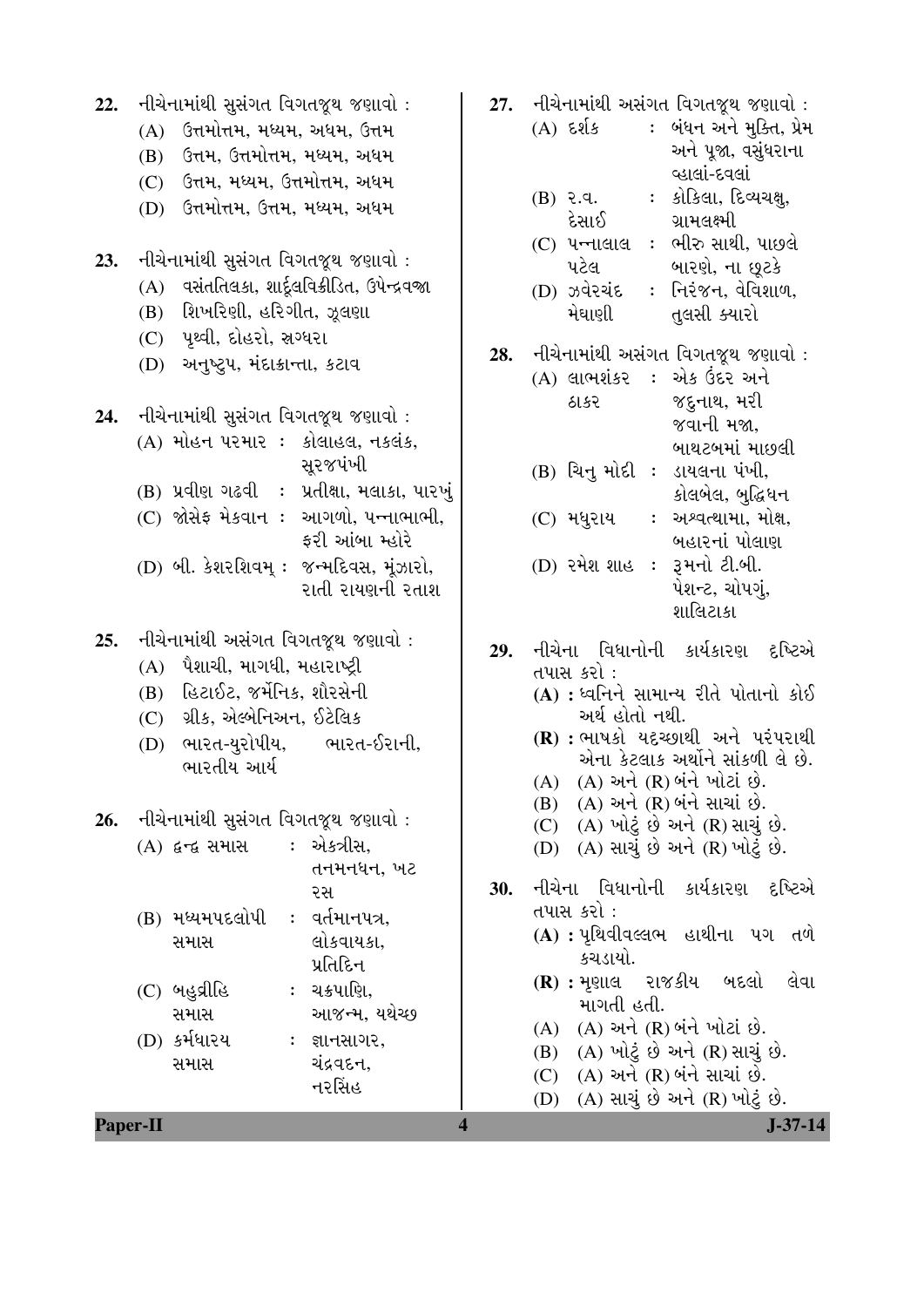- 31. નીચેના વિધાનોની કાર્યકારણ દૃષ્ટિએ તપાસ કરો $\cdot$ 
	- (A) : એક જ શબ્દ કે વર્ણસમદાય બેથી વધુ વખત વપરાય ત્યારે યમક અલંકાર બને છે.
	- **(R) :** એક જ શબ્દના ભિન્ન અર્થ ત્યારે શ્લેષ બને છે.
	- $(A)$   $(A)$  અને  $(R)$  બંને સાચાં છે.
	- $(B)$   $(A)$  અને  $(R)$  બંને ખોટાં છે.
	- (C) (A) સાચં છે અને (R) ખોટું છે.
	- $(D)$   $(A)$  ખોટું છે અને  $(R)$  સાચું છે.
- 32. નીચેના વિધાનોની કાર્યકારણ દૃષ્ટિએ તપાસ કરો :
	- **(A) : '**કમાઉ દીકરો' જયંત ખત્રીની ઉત્તમ  $q_{\text{left}}$  $q_{\text{right}}$
	- **(R) :** 'કમાઉ દીકરો' અહીં અર્થનું સાધન બનવા માગતો ન હતો.
	- $(A)$   $(A)$  અને  $(R)$  બંને સાચાં છે.
	- $(B)$   $(A)$  અને  $(R)$  બંને ખોટાં છે.
	- (C) (A) સાચું છે અને (R) ખોટું છે.
	- (D) (A) ખોટું છે અને (R) સાચું છે.
- 33. નીચેના વિધાનોની કાર્યકારણ દૃષ્ટિએ તપાસ કરો :
	- **(A) :** રઘુવીર ચૌધરીકૃત 'ઈચ્છાવર'નો નાયક મંગળ સુધારાવાદી છે.
	- **(R) :** મંગળની પત્ની ચૂંટણી જીતીને ગામની સરપંચ બને છે.
	- (A) (A) અને (R) બંને સાચાં છે.
	- $(B)$   $(A)$  ખોટું છે અને  $(R)$  સાચું છે.
	- $(C)$   $(A)$  સાચું છે અને  $(R)$  ખોટું છે.
	- (D) (A) અને (R) બંને ખોટાં છે.
- **34.** નીચેના વિધાનોની કાર્યકારણ દષ્ટિએ તપાસ કરો :
	- (A) : બાબુ વિદ્યુત ખાતામાં ઈજનેર હતો.
	- **(R) :** આથી તે 'બાબુ વીજળી' તરીકે પંકાયો.
	- $(A)$   $(A)$  સાચું છે અને  $(R)$  ખોટું છે.
	- $(B)$   $(A)$  અને  $(R)$  બંને સાચાં છે.
	- $(C)$   $(A)$  ખોટું છે અને  $(R)$  સાચું છે.
	- (D) (A) અને (R) બંને ખોટાં છે.
- 35. નીચેના વિધાનોની કાર્યકારણ દષ્ટિએ તપાસ કરો : **(A) :** ટંકી વાર્તામાં કથનકેન્દ્ર એકમાત્ર ધટક છે.
	- **(R) : કથનકેન્દ્ર વાર્તાની મધ્યમાં આવે છે.**
	- $(A)$   $(A)$  અને  $(R)$  બંને ખોટાં છે.
	- $(B)$   $(A)$  અને  $(R)$  બંને સાચાં છે.
	- $(C)$  (A) સાચું છે અને  $(R)$  ખોટું છે.
	- $(D)$   $(A)$  ખોટું છે અને  $(R)$  સાચું છે.
- **36.** નીચેના વિધાનોની યથાર્થતા તપાસો :
	- **(A) :** રિવાજના કવામાં ડબવં એ આત્મહત્યા છે : ગાંધીજી
	- **(R) :** રિવાજના કુવામાં ડુબવું એ આત્મહત્યા છે : મહાદેવ દેસાઈ
	- $(A)$   $(A)$  અને  $(R)$  બંને સાચાં છે.
	- $(B)$   $(A)$  સાચં છે અને  $(R)$  ખોટ છે.
	- $(C)$   $(A)$  ખોટું છે અને  $(R)$  સાચું છે.
	- $(D)$   $(A)$  અને  $(R)$  બંને ખોટાં છે.
- **37.** નીચેના વિધાનોની યથાર્થતા તપાસો :
	- **(A) : ઉપમાન કરતાં ઉપમેય ચડિયાતં** હોય ત્યારે રૂપક અલંકાર બને છે.
	- **(R) : ઉપમાનને ઉપમેય કલ્પવામાં આવે**  $\dot{\vartheta}$  ત્યારે વ્યતિરેક અલંકાર બને છે.
	- $(A)$   $(A)$  અને  $(R)$  બંને સાચાં છે.
	- $(B)$   $(A)$  સાચું છે અને  $(R)$  ખોટું છે.
	- (C) (A) અને (R) બંને ખોટાં છે.
	- (D) (A) ખોટું છે અને (R) સાચું છે.
- **38.** નીચેના વિધાનોની યથાર્થતા તપાસો:
	- **(A) : 'અંધારી ગલીમાં સફેદ ટપકાં'** હિમાંશી શેલતની વાર્તા છે.
	- **(R) : '**અંધારું પાથરતી મીણબત્તી' કુન્દનિકા કાપડિયાની વાર્તા છે.
	- $(A)$   $(A)$  સાચું છે અને  $(R)$  ખોટું છે.
	- $(B)$   $(A)$  ખોટું છે અને  $(R)$  સાચું છે.
	- $(C)$   $(A)$  અને  $(R)$  બંને ખોટાં છે.
	- (D) (A) અને (R) બંને સાચાં છે.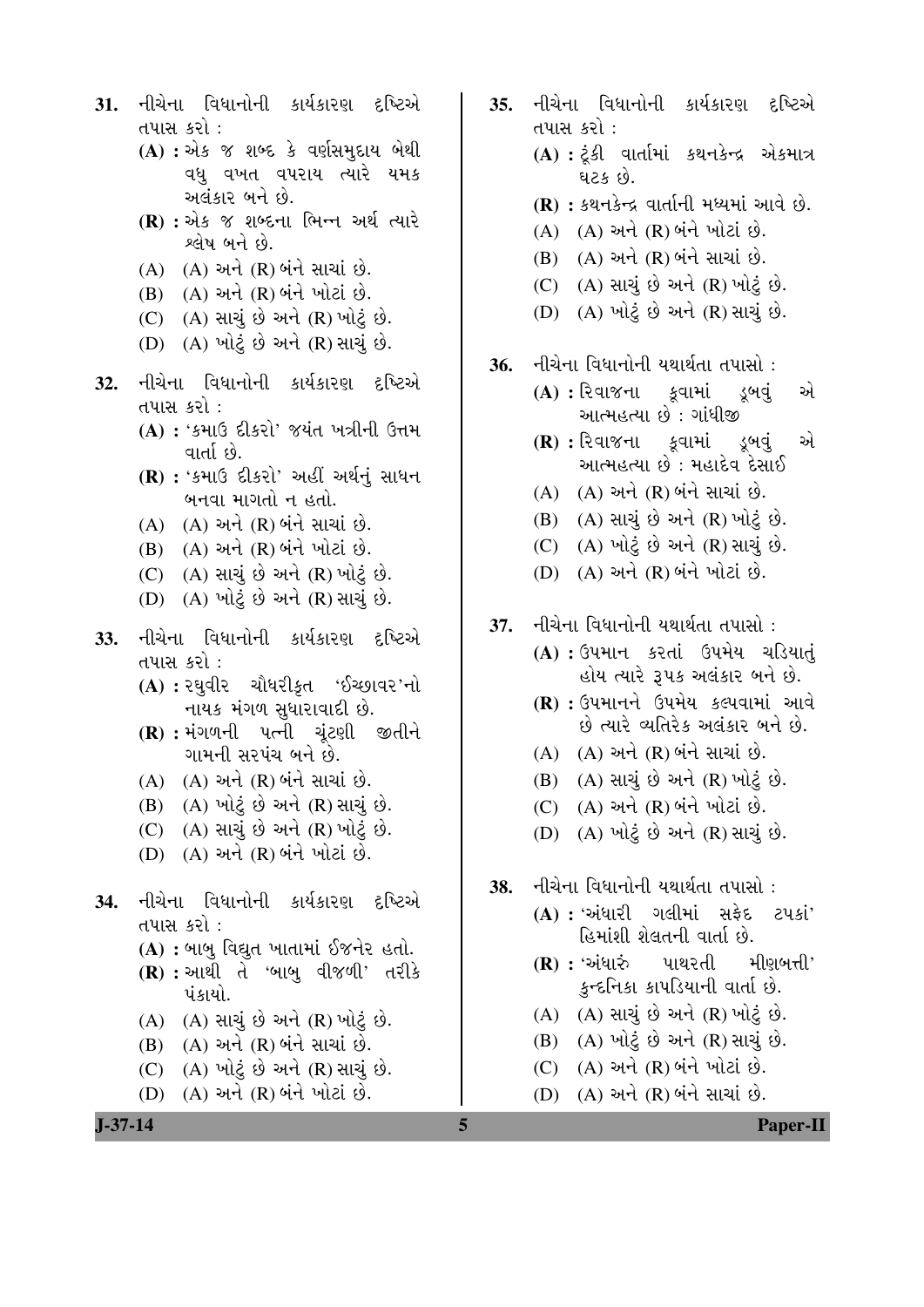|     | $\binom{C}{D}$<br>$\mathbf{1}$                                                                                                                                                                                                   |     | $\overline{3}$<br>$\overline{2}$<br>$\mathbf 1$<br>(C)<br>$4\overline{ }$<br>$\overline{2}$<br>$\mathbf{1}$<br>$\overline{3}$<br>(D)<br>$\overline{4}$                                       |
|-----|----------------------------------------------------------------------------------------------------------------------------------------------------------------------------------------------------------------------------------|-----|----------------------------------------------------------------------------------------------------------------------------------------------------------------------------------------------|
|     | $\begin{array}{c} d \\ 3 \\ 4 \\ 1 \\ 3 \end{array}$<br>$\begin{array}{c} b \\ 4 \\ 3 \\ 4 \end{array}$<br>$\begin{array}{c} c \\ 1 \\ 1 \\ 3 \\ 4 \end{array}$<br>$\begin{array}{c} a \\ 2 \\ 2 \\ 2 \end{array}$<br>(A)<br>(B) |     | $\mathbf d$<br>$\mathbf b$<br>a<br>$\mathbf{C}$<br>$\mathfrak{Z}$<br>(A) 4<br>$\overline{1}$<br>$\overline{2}$<br>$\overline{2}$<br>$\mathfrak{Z}$<br>$\mathbf{1}$<br>$4\overline{ }$<br>(B) |
|     | d. ડાંગી<br>પ્રભુ ચૌધરી<br>4.<br>લોકકથાઓ                                                                                                                                                                                         |     | $3.$ રામનારાયણ પાઠક<br>c. સુન્દ૨મ્<br>d. સેહેની<br>4. ઉમાશંકર જોશી                                                                                                                           |
|     | c. કોંકણી<br>3. પુંડલિક પવાર<br>લોકકથાઓ                                                                                                                                                                                          |     | b. શેષ<br>2. ત્રિભુવનદાસ લુહાર                                                                                                                                                               |
|     | b. કુંકણા<br>રામકથા                                                                                                                                                                                                              |     | $\mathbf I$<br>$\mathbf{I}$<br>a. વાસુકિ<br>1. બલવંતરાય ઠાકોર                                                                                                                                |
|     | a. રંગ છે બારોટ   1.  ડાહ્યાભાઈ વાઢ્<br>2. ઝવેરચંદ મેઘાણી                                                                                                                                                                        | 45. | જોડકાં બનાવો :                                                                                                                                                                               |
|     | બનાવો :<br>I<br>$\mathbf{I}$                                                                                                                                                                                                     |     | બંને યાદીની વિગતો સરખાવીને ખરાં                                                                                                                                                              |
| 42. | બંને યાદીની વિગતો સરખાવીને ખરાં જોડકાં                                                                                                                                                                                           |     | $\mathbf{1}$<br>(B) $\begin{matrix} 3 & 3 \\ 2 & 3 & 2 \\ 3 & 4 & 4 \end{matrix}$<br>$\overline{4}$<br>$\overline{2}$<br>$\mathbf{1}$                                                        |
|     | $\frac{2}{3}$<br>$\overline{4}$<br>$\binom{C}{D}$<br>$\overline{4}$<br>$\mathbf{1}$                                                                                                                                              |     | $\mathbf b$<br>d<br>$\mathbf c$<br>a<br>$\overline{2}$<br>$\overline{4}$<br>3 <sup>7</sup><br>$\mathbf{1}$<br>(A)<br>$\overline{4}$<br>$\overline{2}$<br>3 <sup>7</sup><br>$\mathbf{1}$      |
|     | $\begin{array}{c} d \\ 3 \\ 3 \\ 1 \end{array}$<br>$\begin{array}{c} c \\ 2 \\ 1 \\ 2 \\ 3 \end{array}$<br>$(A)$ 4<br>$\mathbf{1}$<br>(B)<br>$\overline{4}$                                                                      |     | અટપટા ભોગ ભાસે                                                                                                                                                                               |
|     | કંઠ્ય ઘોષ<br>4.<br>d. २<br>$\mathbf b$<br>a                                                                                                                                                                                      |     | d.  જાગીને જોઉં તો જગત<br>$4.$ $i$ દાકાન્તા<br>દીસે નહીં ઊંઘમાં                                                                                                                              |
|     | 3. દંત્ય અઘોષ<br>c. q                                                                                                                                                                                                            |     | ઘૂમે                                                                                                                                                                                         |
|     | 1. પ્રકંપી ધ્વનિ<br>$a. \partial$<br>2. અર્ધસ્વર<br>b. સ                                                                                                                                                                         |     | 3. શિખરિણી<br>c. પરીગણ ન, ટ્રામકાર<br>દિન રાત અહીં તહીં                                                                                                                                      |
|     | I<br>$\mathbf{I}$                                                                                                                                                                                                                |     | છે.                                                                                                                                                                                          |
| 41. | બંને યાદીની વિગતો સરખાવીને ખરાં જોડકાં<br>બનાવો :                                                                                                                                                                                |     | b.  હા, પસ્તાવો વિપુલ<br>2. ઝૂલણા<br>ઝરણું સ્વર્ગથી ઊતર્યું                                                                                                                                  |
|     | (D) (A) અને (R) બંને સાચાં છે.                                                                                                                                                                                                   |     | બનતું                                                                                                                                                                                        |
|     | (B) (A) ખોટું છે અને (R) સાચું છે.<br>(C) (A) સાચું છે અને (R) ખોટું છે.                                                                                                                                                         |     | a.  પડે દુઃખો તો યે<br>1. પૃથ્વી<br>શિશુવદન ના મ્લાન                                                                                                                                         |
|     | (A) (A) અને (R) બંને ખોટાં છે.                                                                                                                                                                                                   |     | જોડકાં બનાવો :<br>$\mathbf{I}$<br>I                                                                                                                                                          |
|     | $(R)$ : નિશીથ હે ! નર્તક રુદ્રરમ્યા :<br>ઉમાશંકર જોશી                                                                                                                                                                            | 44. | બંને યાદીની વિગતો સરખાવીને ખરાં                                                                                                                                                              |
|     | (A) : રથ સમયનો વિસામો લે નિશીથ તરુ<br>તળે : ઉમાશંકર જોશી                                                                                                                                                                         |     | $\overline{4}$<br>$\overline{2}$<br>$\overline{3}$<br>$(D)$ 1                                                                                                                                |
| 40. | નીચેના વિધાનોની યથાર્થતા તપાસો :                                                                                                                                                                                                 |     | $4 \quad 3$<br>$\overline{2}$<br>$(B)$ 1<br>$\overline{4}$<br>$3\qquad 2$<br>$(C)$ 1                                                                                                         |
|     | (D) (A) સાચું છે અને (R) ખોટું છે.                                                                                                                                                                                               |     | $\mathbf d$<br>$\mathbf b$<br>a<br>$\mathbf{C}$<br>$\overline{2}$<br>$\mathfrak{Z}$<br>$(A)$ 1<br>$\overline{4}$                                                                             |
|     | (B) (A) અને (R) બંને ખોટાં છે.<br>(C) (A) ખોટું છે અને (R) સાચું છે.                                                                                                                                                             |     | 4. રમણભાઈ નીલકંઠ<br>d. જ્ઞાનસુધા                                                                                                                                                             |
|     | (A) (A) અને (R) બંને સાચાં છે.                                                                                                                                                                                                   |     | 2. આનંદશંકર ધ્રુવ<br>b. વસંત<br>c. કૌમુદી<br>3. વિજયરાય વૈદ્ય                                                                                                                                |
|     | (R) : 'આંગળિયાત' ચુનીલાલ મડિયાની<br>વાર્તા છે.                                                                                                                                                                                   |     | 1. કરસનદાસ મૂળજી<br>a. સત્યપ્રકાશ                                                                                                                                                            |
|     | (A) : 'આંગળિયાત'<br>જોસેફ મેકવાનની<br>નવલકથા છે.                                                                                                                                                                                 |     | જોડકાં બનાવો :<br>I<br>$\mathbf{I}$                                                                                                                                                          |
| 39. | નીચેના વિધાનોની યથાર્થતા તપાસો :                                                                                                                                                                                                 | 43. | બંને યાદીની વિગતો સરખાવીને ખરાં                                                                                                                                                              |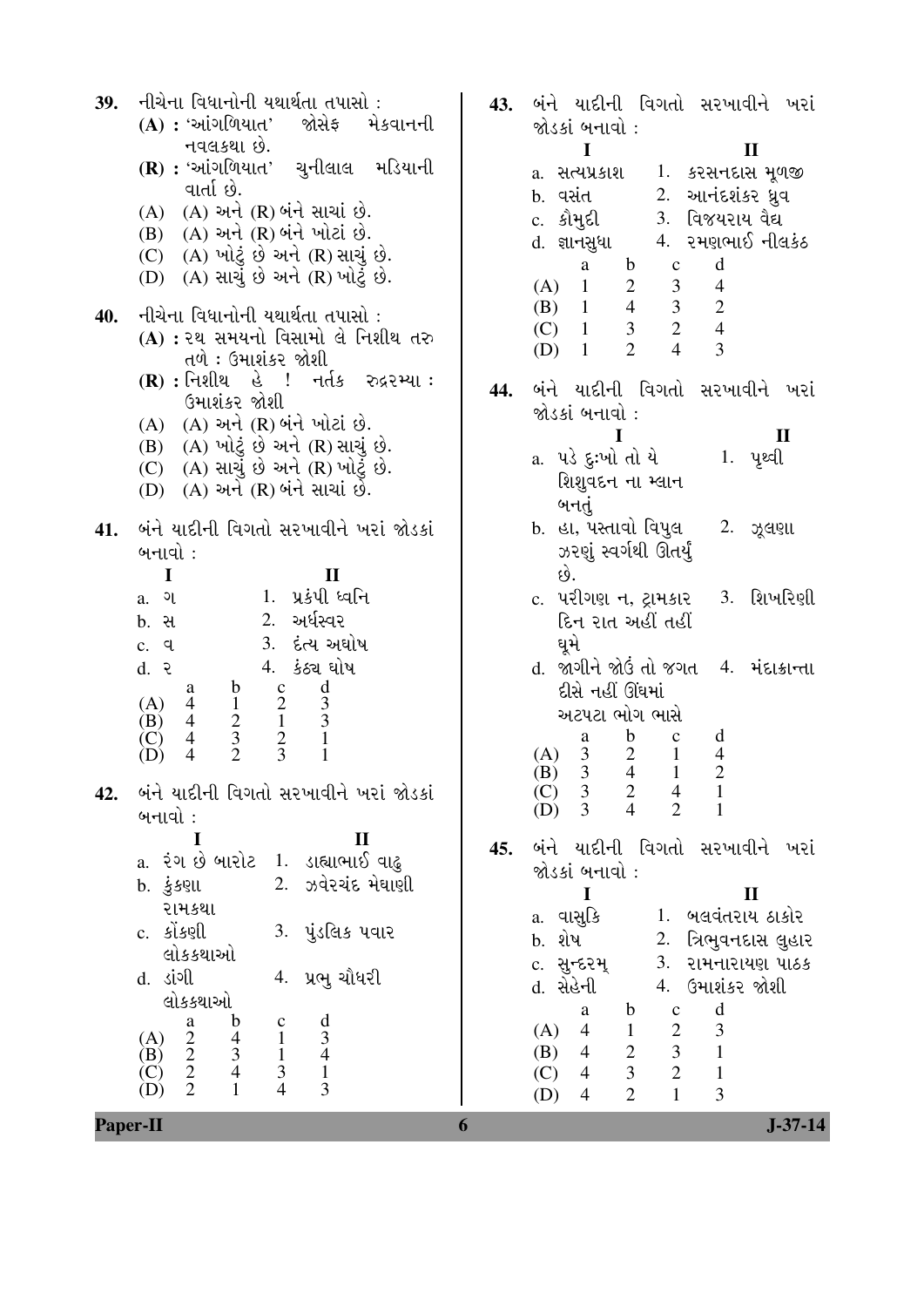નીચેનો ગદ્યખંડ વાંચી એની નીચે આપેલ<mark>ા</mark>  $(3n)$ માંથી યોગ્ય વિકલ્પ પસંદ કરો:

સર્જકનું ચિત્ત બીજાઓ કરતાં વધુ સંવેદનશીલ હોય છે. એ રમ્યાણિ વીક્ષ્ય મધુરાશ્ચ ત્તિશમ્ય શબ્દાન પર્યત્સકી ભવતિરમ્ય દૃશ્યો જોઈને  $\dot{a}$  મધુર શબ્દો સાંભળીને પર્યુત્સુકી થઈ જાય છે -એને કંઈનું કંઈ થઈ જાય છે. બીજાઓને પણ થાય છે, પણ તે સમજતા નથી કે અમને શું થાય છે. કવિ સમજે છે, સમજે છે એટલું જ નહીં, પણ એના માનસમાં જે સંવેદનો જાગે છે. તેને સંઘરે છે. બરાબર ગોઠવે છે. અને એ સંઘરેલા માલનો યથાકાલે પરિપાક થતાં. હેય-ઉપાદેયનો વિવેક કરી, એને લાગેલાં બીજાં વળગણો ખસેડી, જૂના  $R$ ન્દર્ભમાંથી એને ઉપાડી લઈને કોઈક નવા સન્દર્ભમાં એને મકે છે. અને વેરવિખેર પડેલી એ કાચી સામગ્રીમાંથી એક સુશ્લિષ્ટ અને આપંડાવયવ આકૃતિની રચના કરે છે. જગતનું સર્વ રમ્ય અને મધુર જ એના ચિત્તના સંસ્કારોને જગાડે છે એમ નથી, જે જે એના હૃદયમાં સંક્ષોભ  $\mu$ રે છે તે તે સર્વનિકૃષ્ટ, વિરૂપ, અભદ્ર પણ – એના સર્જન વ્યાપાર માટેનું સંચાલક બળ બની  $91\overline{5}$   $59.$ 

- 46. સર્જકનું ચિત્ત બીજા કરતાં ક્યાં જુદું પડે  $\mathfrak{g}$  ?  $(A)$  વિચારમાં
	- $(B)$  વિસ્મરણમાં
	- $(C)$  મનનમાં
	- (D) HEEFHI
- 47. **H**oss શું શું કરે છે ?
	- $(A)$  સુશ્લિષ્ટ આકાર આપે છે.
	- $(B)$   $\overrightarrow{d}$   $\overrightarrow{d}$   $\overrightarrow{d}$   $\overrightarrow{e}$   $\overrightarrow{d}$   $\overrightarrow{e}$   $\overrightarrow{d}$
	- $(C)$  પરિચિતતા શોધે છે.
	- $(D)$  વેરવિખેર કરે છે.
- 48. H&stl ચિત્તમાં કેવા સંસ્કાર જાગે છે ?
	- $(A)$  અતીતના
	- (B) જગતની રમ્યતા અને મધુરતાના
	- (C) અનાગતના
	- (D) વર્તમાનના
- 49. સર્જનમાં સંક્ષોભ પ્રેરનારી અન્ય કઈ બાબત ઉપયોગી બને  $?$ 
	- $(A)$  દૃશ્યો
	- (B) લોકવાયકાઓ
	- $(C)$  વિરૂપ-અભદ્ર-નિકૃષ્ટ તત્ત્વો
	- (D) જુની કથાવાર્તા
- 50. ઉપરોક્ત ગદ્યખંડને યોગ્ય શીર્ષક આપો.
	- $(A)$  રમ્ય મધુર
	- (B) પર્યુત્સુકતા
	- $(C)$   $\ddot{a}$ denelledl
	- (D) સર્જન પ્રક્રિયા

**J-37-14 7 Paper-II**